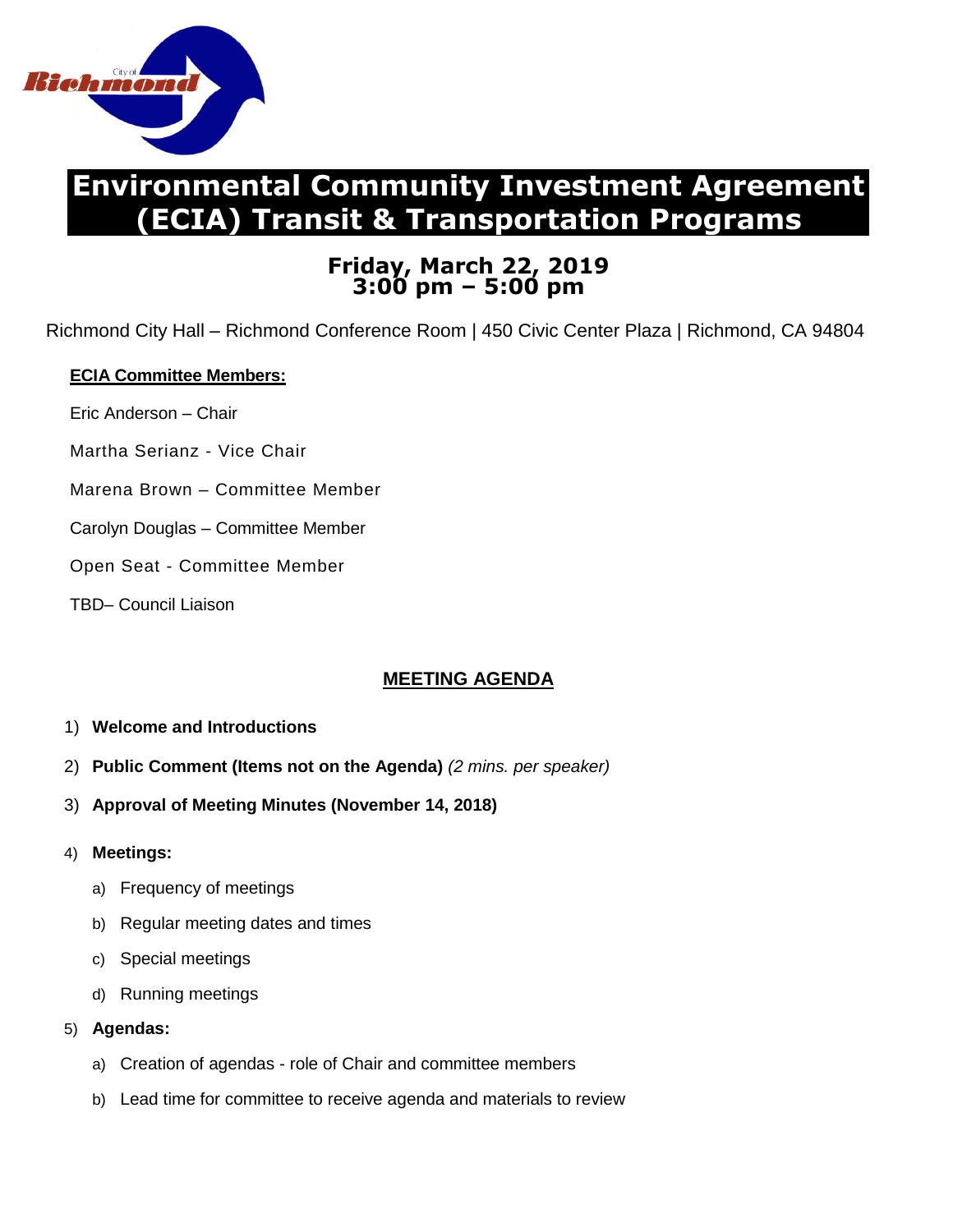#### 6) **ECIA funding allocation process:**

- a) Establishing standards for programs
- b) Establishing standards for projects

#### 7) **Chair / Vice Chair appointments:**

- 8) **ECIA Funding Requests:**
	- a) ECIA Budget Status Update
	- b) RFP released for Transit and Transportation project partnerships with non-profit Communitybased orgs
	- c) Paratransit
- 9) **Update on the First Mile /Last Mile plan**
- 10) **Update on Bike Share**
- 11) *ADJOURN*

**Agendas regarding this Committee can be found online at:** [www.ci.richmond.ca.us](http://www.ci.richmond.ca.us/) Meeting materials will be made available for public inspection, during business hours at Richmond City Hall, 450 Civic Center Plaza, City Manager's Office, 3rd Flr., Richmond, CA within 96 hours of meeting date and time.

The City of Richmond ECIA Committee and staff shall provide reasonable accommodations for persons with disabilities planning to attend the Committee's meeting.